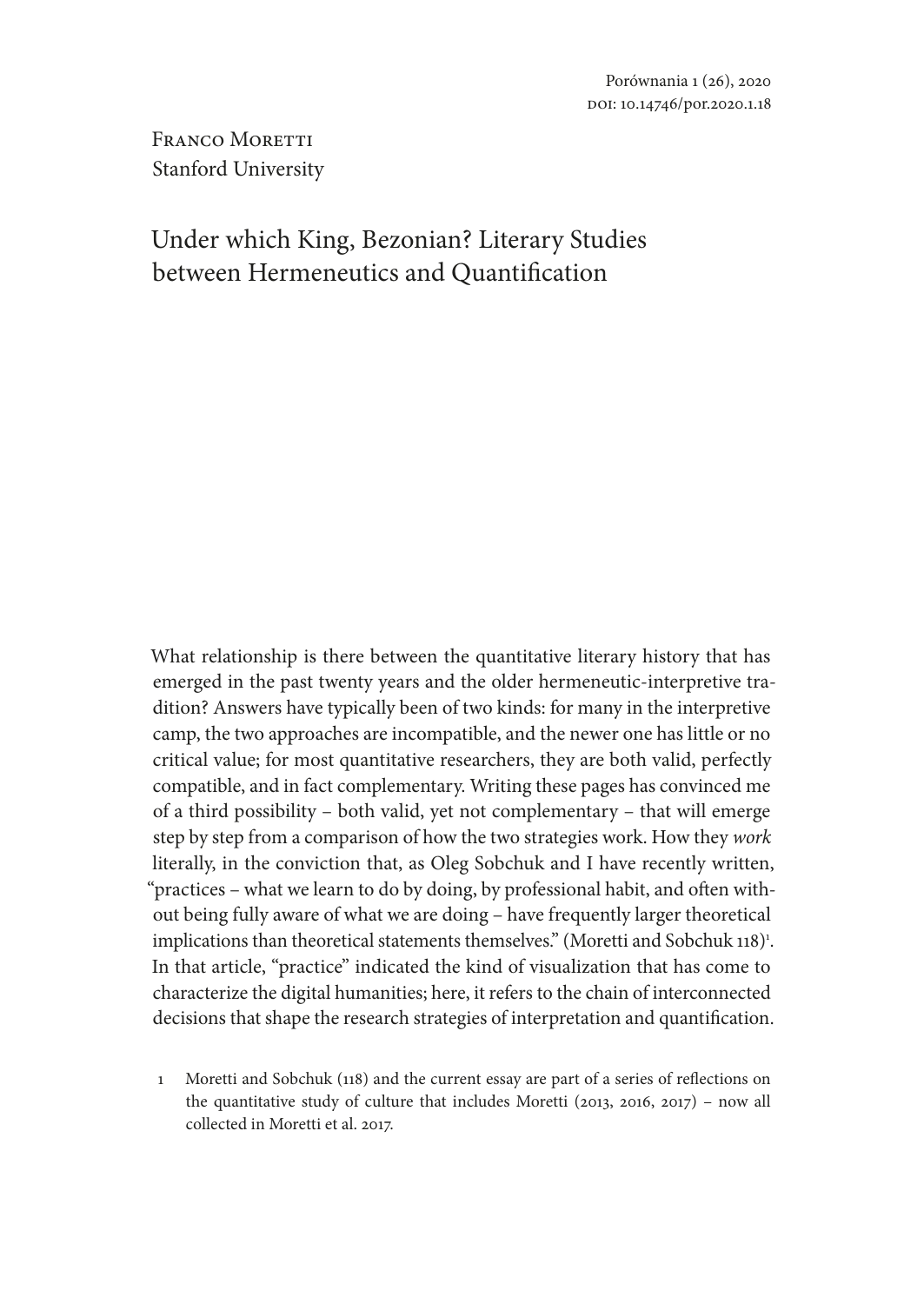But the aim is the same: understanding what a research paradigm actually *does*, rather than what it declares it wants to do.

There is a complication, however: since both the quantitative and – even more so – the hermeneutic approach are actually *many* approaches, often sharply at odds with each other (a Lacanian interpretation having nothing in common with a new historicist or an ecocritical one, and so on), I will restrict myself to work I have personally taken part in. This is of course a questionable decision – the exact opposite, in fact, of what we did in *Hidden in plain sight*, which examined over sixty articles by a multitude of authors – which I'm taking because, as one of the few who have used both approaches for over twenty years, I've been repeatedly taken aback by how different my work has ended up being in the two registers. To some extent it *had* to be different of course (that's the point of using different methods to begin with), but there was something more here which felt slightly uncanny: I could no longer perceive an intelligible relationship – let alone a similarity – between the two sides of my work. In the case of a single person, this seemed strange, and worth thinking about. Maybe it's just a case of personal inconsistency; maybe, the sign of something larger, with an objective significance.

**1.**

Hermeneutics first. Nick Adams, the protagonist of Hemingway's short story *Big Two-Hearted River* (190), is about to go fishing:

> Nick took it from his hook book, sitting with the rod across his lap. He tested the knot and the spring of the rod by pulling the line taut. It was a good feeling. He was careful not to let the hook bite into his finger.

> He started down to the stream, holding his rod; the bottle of grasshoppers hung from his neck by a thong tied in half hitches around the neck of the bottle. His landing net hung by a hook from his belt. Over his shoulder was a long flour sack tied at each corner into an ear. The cord went over his shoulder. The sack flapped against his legs.

> Nick felt awkward and professionally happy with all his equipment hanging from him. The grasshopper bottle swung against his chest. In his shirt the breast pockets bulged against him with his lunch and his fly book.  $(190)^2$

2 The analysis that follows but condenses the more detailed account I have given in Moretti (2019: 49-65).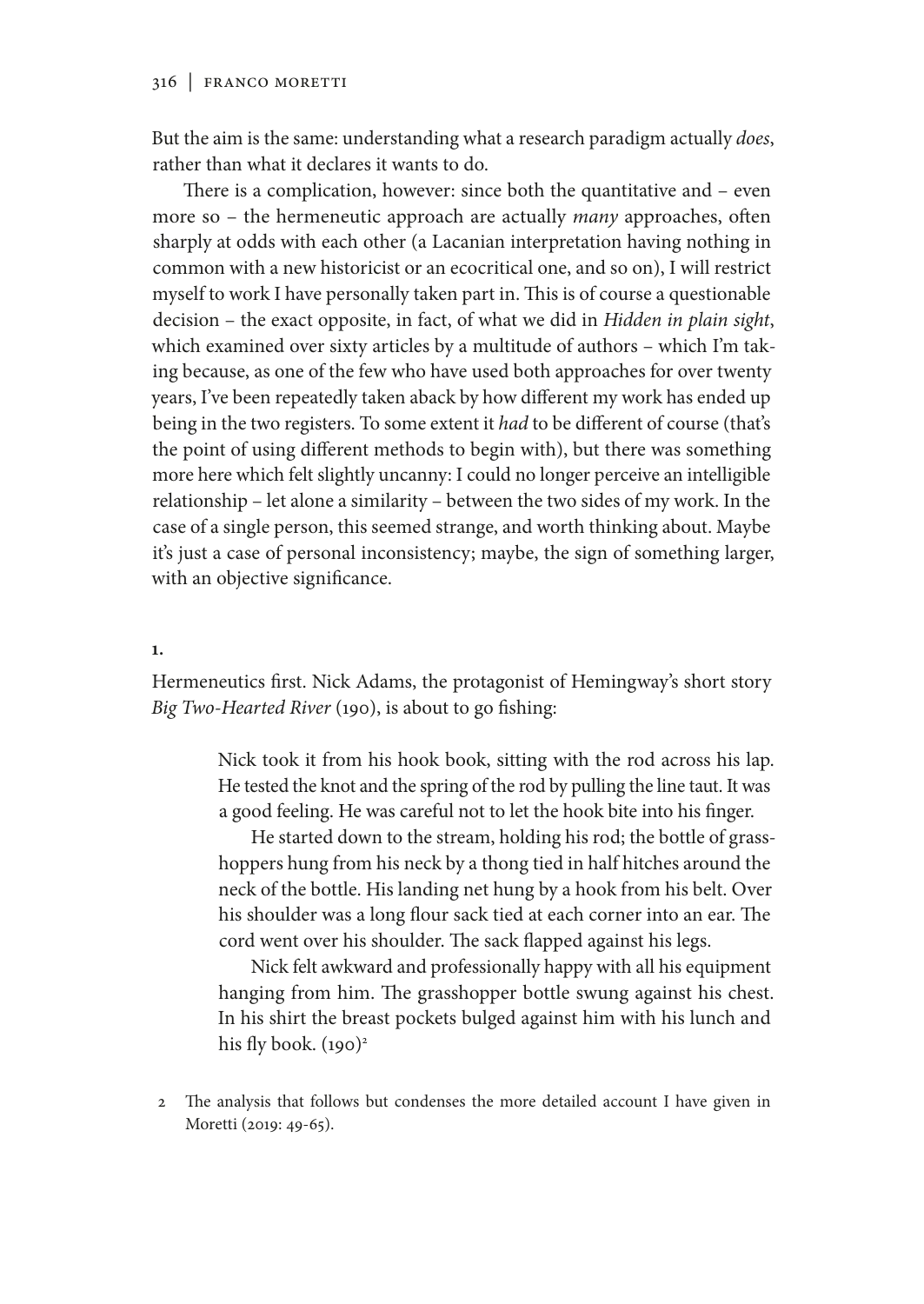First of all – does this passage even need an interpretation? Not really, if interpreting means dispelling the "obscurity" of a text: here, everything seems perfectly clear. Is it though? The idea "that understanding occurs as a matter of course", wrote the founder of modern hermeneutics, is typical of the "less rigorous practice" of interpretation; for its "more rigorous" version it is however "*mis*understanding [that] occurs as a matter of course, and so understanding must be willed and sought at every point" (Schleiermacher 109-110)3 .

Willed at every point ... Let's start with this, then: that Hemingway's few sentences include *twenty-five* prepositional phrases (those introduced by a preposition: "from his hook book", "across his lap" and so on)4 . Twenty-five, in 149 words: a lot. But they are there, because they're doing something which is very important for the world of the story – gluing together all sorts of disparate elements: "the *bottle* of *grasshoppers* hung from his *neck* by a *thong* tied in half *hitches* around the *neck* of the *bottle*." Like a Swiss army knife: an incredibly compressed and well-organized world, where every object has been dealt with – "professionally". It's a world *of things*:

> With the *ax* he slit off a bright *slab* of *pine* from one of the *stumps* and split it into *pegs* for the *tent*. He wanted them long and solid to hold the ground […] He pegged the sides out taut and drove the pegs deep hitting them down into the ground with the flat of the ax until the rope loops were buried and the canvas was drum tight. (Hemingway 183)

A world of things, but not only: Nick wants pegs "*for* the tent"; they are "long and solid *to* hold the ground", and he hits them "*until* the rope loops were buried". It's all so *purposeful*: done, in order to do something else – and having already in mind what that next thing will be. "Know how", Gilbert Ryle (81)

- 3 See Kimmerle (109-110). "Obscurity", Peter Szondi (27) rightly observed, is for Schleiermacher "hardly the only occasion for interpretation".
- 4 Here they are in italics: "Nick took it *from his hook book*, sitting *with the rod* / *across his lap*. He tested the knot and the spring *of the rod* by pulling the line taut. It was a good feeling. He was careful not to let the hook bite *into his finger*. He started *down to the stream*, holding his rod, the bottle *of grasshoppers* hung *from his neck* / *by a thong* tied *in half hitches* / *around the neck* / *of the bottle*. His landing net hung *by a hook* /*from his belt*. / *Over his shoulder* was a long flour sack tied *at each corner* / *into an ear*. The cord went *over his shoulder*. The sack flapped *against his legs*. Nick felt awkward and professionally happy *with all his equipment* hanging *from him*. The grasshopper bottle swung *against his chest*. *In his shirt* the breast pockets bulged *against him* / *with his lunch and his fly book*."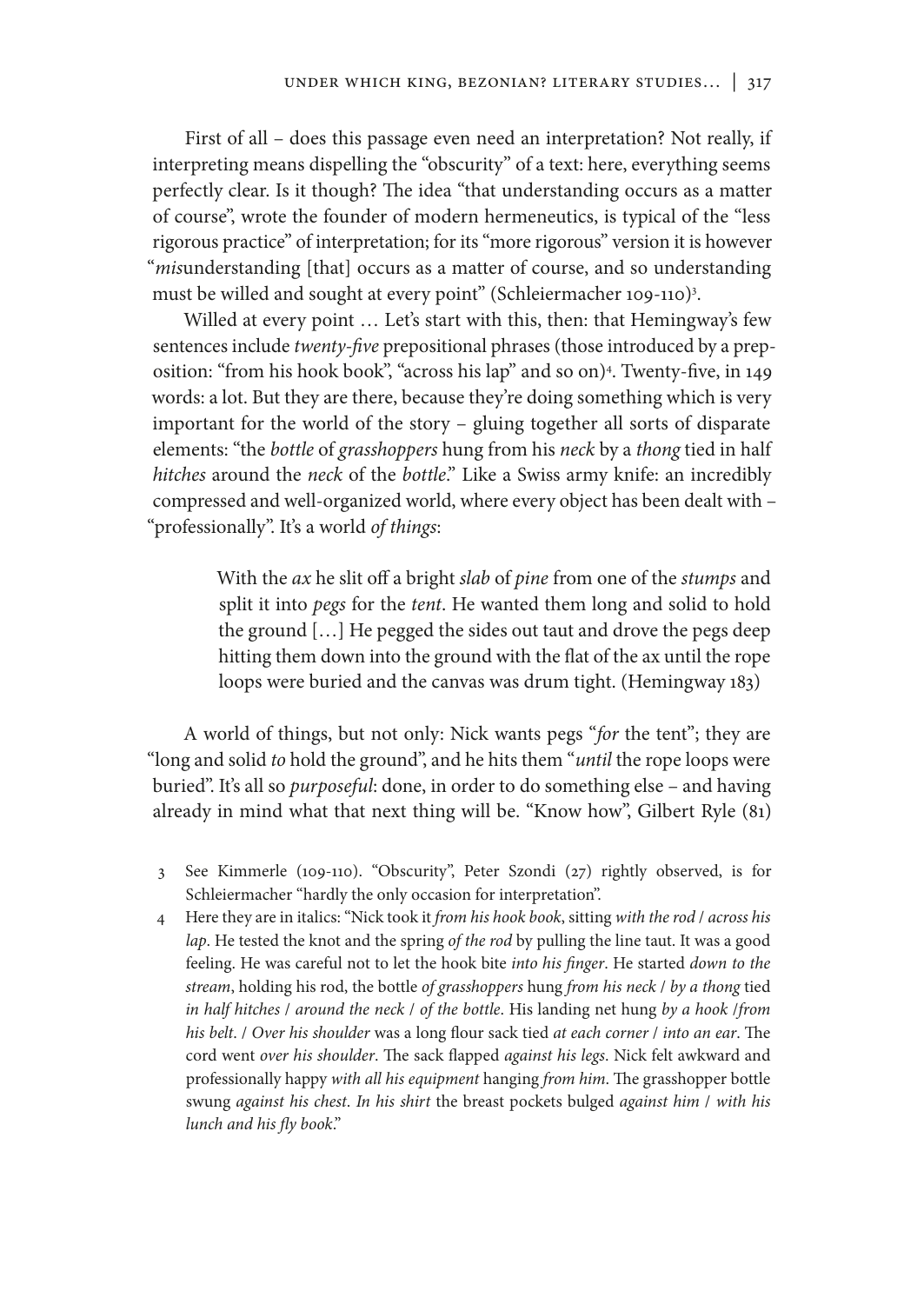called these chains of silent interlinked movements. "Nick tied the rope […] *and* pulled the tent up […] *and* tied it to the other pine." Always perfectly calm. But: this is a story. Isn't calm the opposite of what a story ought to be?

It is. But Hemingway was writing against a very special historical background. "A generation that had gone to school on horse-drawn streetcars", Walter Benjamin wrote about World War I, "now stood under the open sky in a landscape where nothing remained unchanged except for the clouds, and, beneath these clouds, in a force field of destructive torrents and explosions, was the tiny, fragile human body." (Benjamin 143-4 in Eiland after Jennings 2002). We usually turn to stories because our life is not eventful enough; but what if the key experience of an entire generation has been the great war? Much *too*  eventful: and so, the desire for a different kind of narrative arises, in which calm has a role to play. War literature, observed Eric Leed, is about "men who, as a rule, had little or no control over the events which threatened their lives." (Leed 33). No control: this is the key. Hemingway's style is *all about control*: of space, time, gestures, words. "Nick felt […] happy with all his equipment hanging from him": this is the snapshot of a young soldier – minus the war. And the same goes for his march through the woods, his reconnaissance, tent, camp – he even eats canned food on his trip. While not quite "playing" at war, Nick is *replaying* it; rewriting it. Life in the trenches had alternated between tedium or terror; nothing for days, then apocalypse. Hemingway's prose is never boring, and never frightening; clean and cautious, it's the perfect style for *convalescence* (three years later, the central episode – and happiest – of his first great success, *A Farewell to Arms*). This is war literature in the sense that it wants to *recover* from it: to resolve a dissonance of historical experience, to adapt Lukacs' metaphor in *Theory of the Novel*. But on this, more later.

#### **2.**

From a few sentences of a single short story, to the most obvious novelty of the quantitative approach: the expansion of literary history well beyond a small canon of great works. Time was, a theorist would choose one text – *Don Quijote*, *Robinson Crusoe, Crime and Punishment* – and erect upon it a whole theory of the novel. "Type thinking", Ernst Mayr has called it: "*Tristram Shandy* is *the most typical novel* in all of world literature", as Shklovsky wrote in *Theory of Prose* (Schklovsky 170). In front of the swarm of nineteenth-century British novels of Figure 1, though, type thinking is useless: here, one must account for an entire "population" of novels. Not a very large one, in this case – 1,117, to be exact – but still irreducible to a single text.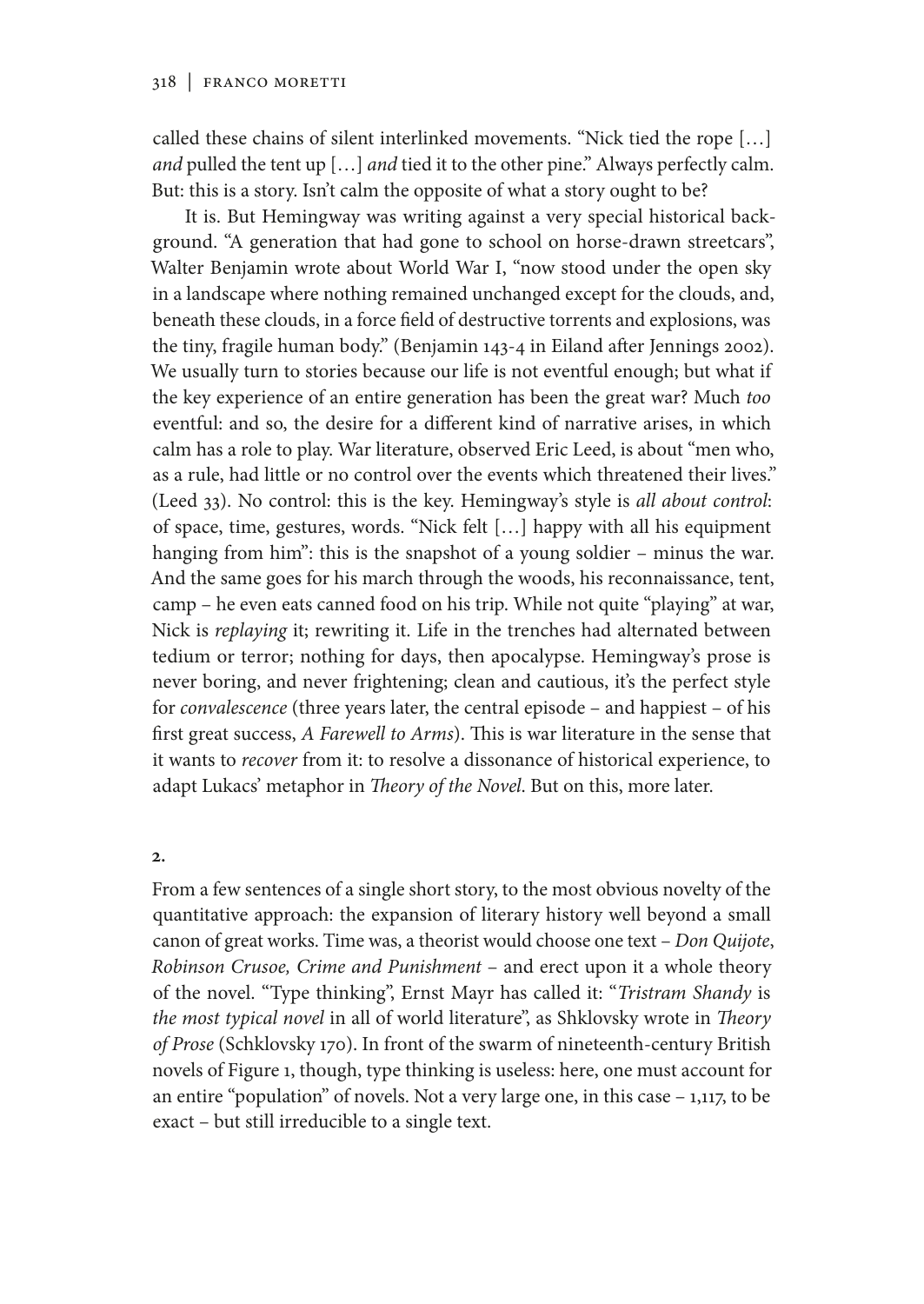

Fig. 1. From Algee-Hewitt et al. (2015).

The text: this is where the discord between old and new is at its sharpest. It used to be *the* object of literary study; here, it's a dot. It has been *made* to be a dot. It's a choice; fundamentally, the same that was made about historical "events" during the first great quantitative turn of seventy years ago. Before the advent of the *Annales*, events used to be as central to historiography as texts to literary study, and for the same reason: because of their uniqueness. "Historians resembled collectors", wrote Krzysztof Pomian in a retrospective essay on that conceptual shift, "gather[ing] only rare and curious objects, and ignoring whatever looked banal, everyday, normal…" (Pomian 536, 543-4). Once events started to be studied "as elements of a series", however, uniqueness lost all its prestige: "if one were to combine Braudel's and Labrousse's positions", Pomian continued, "one would relegate events to the periphery of history, or perhaps disregard them altogether". A history that disregards events: this is the core of the quantitative turn. A history of art "without names", Wölfflin (66) once wrote. A history of literature without texts.

Without texts – in the sense that *there are too many of them*: the 250 canonical and 850 forgotten novels of Figure 1 (the orange and blue dots, respectively). We wanted to test whether linguistic richness contributed to a novel's survival or oblivion, so all texts were sliced into 1,000-words segments, and their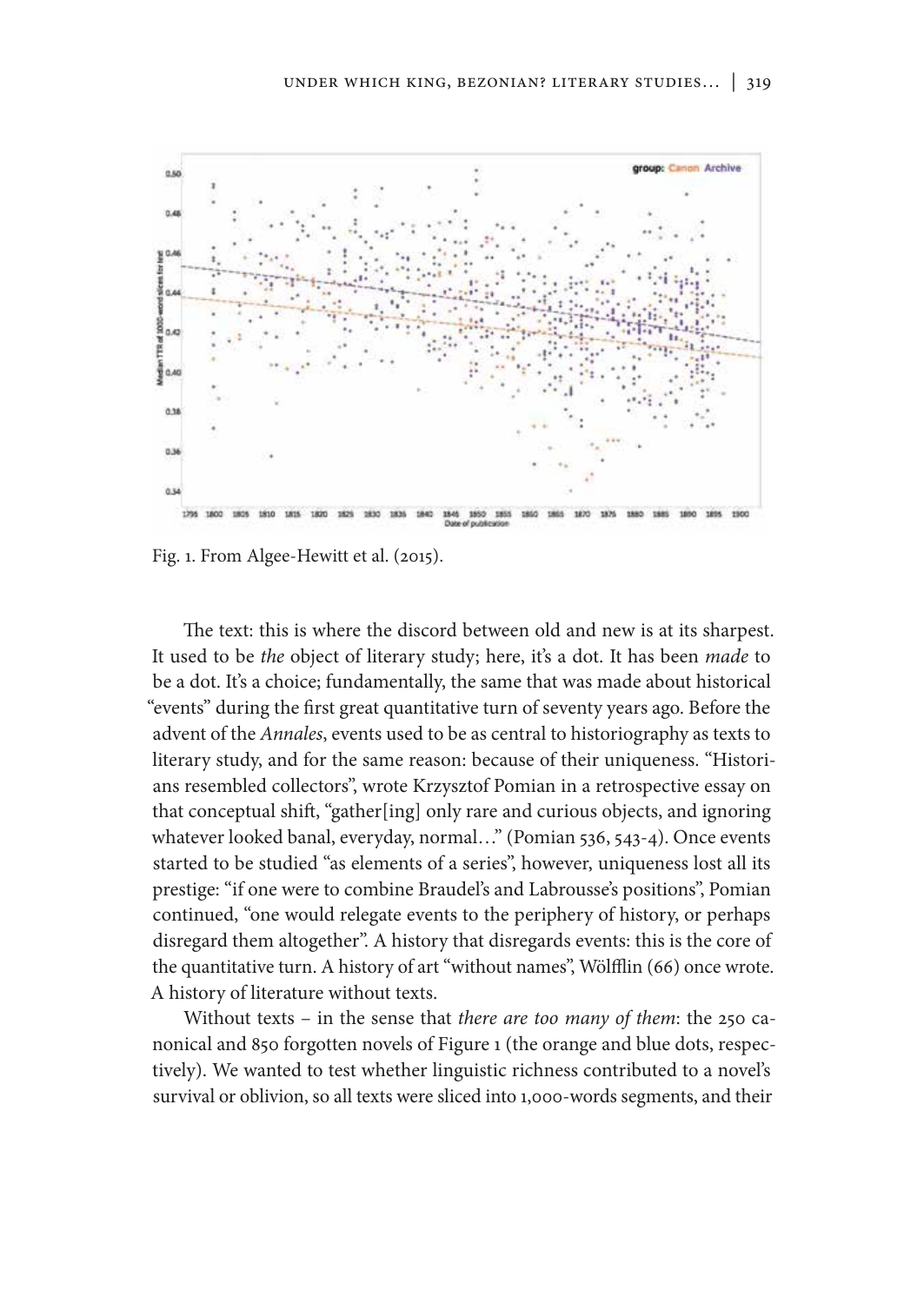type-token ratio was calculated (Algee-Hewitt et al. 2015)<sup>5</sup>. And it turned out that the segment with the highest score belonged to Edward Hawker's *Arthur Montague, or an Only Son at Sea* (1850), and that with the lowest one to George Eliot's *Adam Bede* (1859)<sup>6</sup>.

That a novel none of us had heard of should have so much more lexical variety than a canonical one like Eliot's was the opposite of what we expected, so we of course read those segments, and many others that clustered around the two extremes of the spectrum. Hawker's was a description, as were several high-scoring segments: which makes sense, because descriptions require details, and details increase lexical variety. Eliot's was completely different: a young woman, confessing to having abandoned her child to die, and repeating the same words over and over again (thus uttering the most redundant passage of the entire century), as if she were chained – "but I couldn't go away" – to that scene of death. Generalizing: high type-token ratio characterized the prose of the novelistic narrator: written, analytical, impersonal, and almost atemporal; low type-token ratio, the voice – the whisper – of a novelistic character: broken and desperate and haunted by a single terrible event.

5 See "Canon/Archive. Large-Scale Dynamics in the Literary Field", now in *Canon/Archive*, cit. (Algee-Hewitt et al. 2015). Here, too, what follows is only a very abbreviated summary of the original study.

Type-token ratio is a standard measure of lexical variety that expresses the relationship between the number of *different* words used (types), and the number of *actual* words used (tokens). "Good morning, my good friend" has five types and five tokens, hence a type-token ratio of 5/5, or 1; "Good morning, Jim, good morning" has three types and five tokens, hence a a type-token ratio of 3/5, or 0.6.

6 Here are two sections of those extreme segments where the hash sign indicates a word that had already appeared in the segment, and the asterisk a word that did not belong to the initial "dictionary" of novelistic English (about 230,000 words) created by Ryan Heuser who wrote the program for this part of the experiment.

*Arthur Montague*: "then cut through some acres of refreshing greensward, studded with the oak, walnut, and hawthorn, ascended a knoll, skirted an expansive sheet of# water; afterwards entering an# avenue of# noble elms, always tenanted\* by a# countless host of# cawing\* rooks, whose clamorous conclaves\* interrupted the# stillness that reigned around, and# whose# visits to adjacent corn-fields\* of# inviting aspect raised the# ire and# outcry of# the# yelling urchins employed to# guard them from depredation."

*Adam Bede*: "And# I# made haste out# of# the# wood#, but# I# could# hear it# crying# all# the# while#; and# when# I# got# out# into# the# fields#, it# was# as# if# I# was# held fast#-- I# could# n't go# away#, for# all# I# wanted so# to# go#. And# I# sat# against# the# haystack# to# watch if# anybody# 'ud come#: I# was# very# hungry, and# I#'d only a# bit of# bread# left; but# I# could# n't go# away#."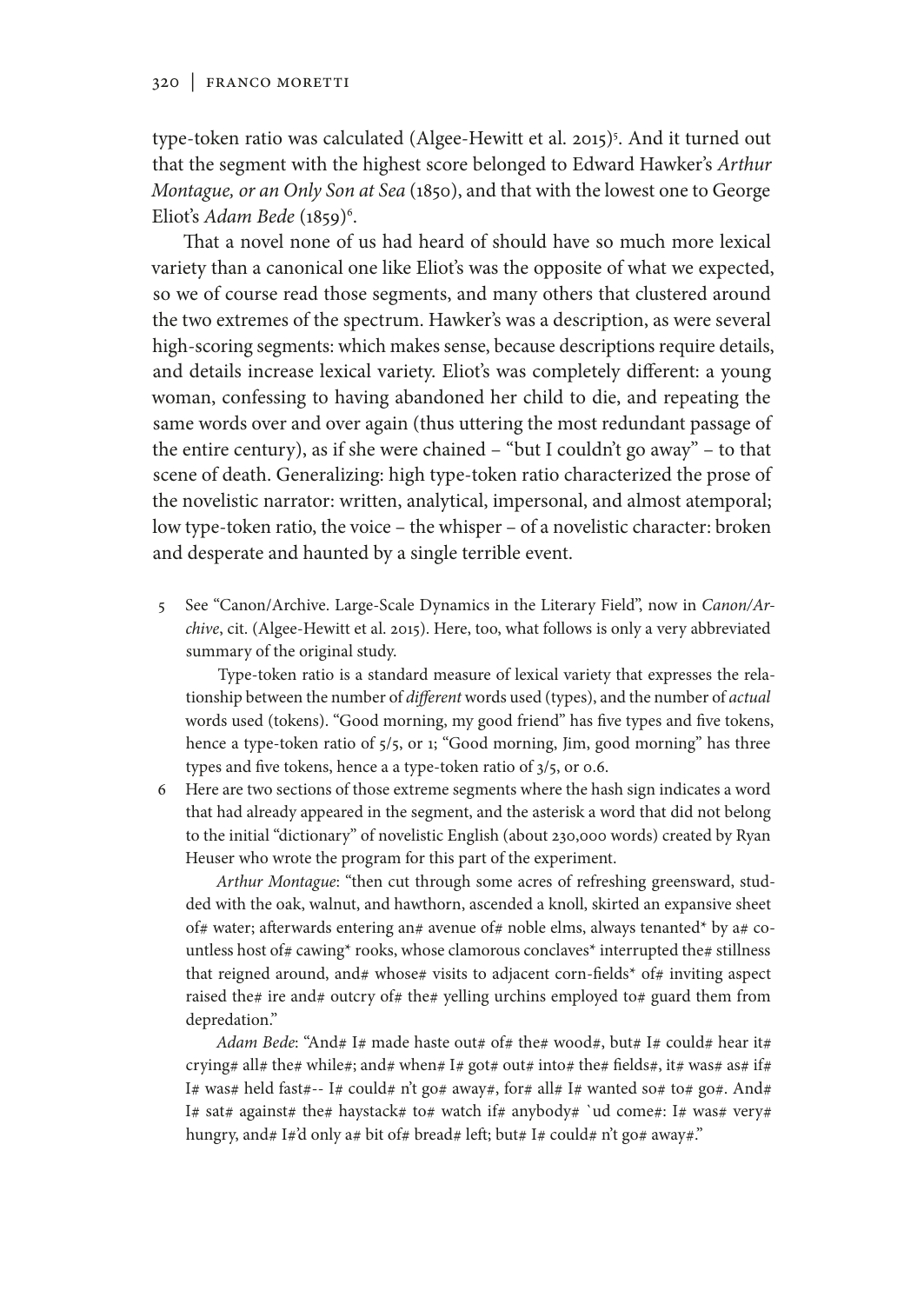This is what reading texts as elements of a series is like: we didn't go from the segment of *Adam Bede* to the whole novel and its role in mid-Victorian culture (as in Hemingway's case); we linked that segment *to other segments* (from *Ennui*, *Tales of a Briefless Barrister*, *Marius the Epicurean*, *Lady Laura*…) in order to extract from them a set of abstract conceptual pairs – narrator/character, written/spoken, analytical/emotional and so on – that would define the space of narrative possibilities. Ideally, the *whole* space. Not easy, as we discovered – we tried to make sense of the segments lying at the center of the distribution, and failed –7 but the direction was clear: we were no longer studying texts, but *series* of texts. Different.

## **3.**

Twelve sentences; 1,100 novels. A process of interpretation leading from a text to an aspect of contemporary history; a set of measurements leading from one extreme of a corpus to the opposite extreme. Different objects, and different research practices. And we are back to that initial question: what is the relationship between them?

First of all, they are both perfectly valid forms of knowledge: on this, the critiques coming from the interpretive camp are entirely groundless. Both valid – and with a moment of overlap, too. In the midst of measurement, there had been interpretation: we had taken Hawker's "acres of refreshing greensward, studded with oak, walnut, and hawthorn" and had turned it into – which is to say: interpreted it as – "impersonal analytical prose of the novelistic narrator". Conversely, the interpretation of *Big Two-hearted River* had been triggered by a (very elementary) form of measurement: it was because prepositional phrases were so insanely frequent that I felt I had to make sense of them – to "will my understanding", as Schleiermacher had put it. To some extent, each method had relied on the other one; there was a potential for complementarity, here, that seemed to support the "oscillatory" ideal advocated by some quantitative researchers: a type of work "moving back and forth between close and distant forms of reading in order to approach an imaginary conceptual center" (Piper 67-8) $^{8}$ .

- 7 We failed because extreme cases possess an epistemological clarity that average ones lack. For a similar interplay of the extreme and the average where the latter was analyzed a little more successfully (Algee-Hewitt, Heuser and Moretti 2016).
- 8 Similarly, Hoyt Long and Richard Jean So have urged "a method of reading that oscillates or pivots between human and machine interpretation, each providing feedback to the other in the critic's effort to extract meaning from texts." (267).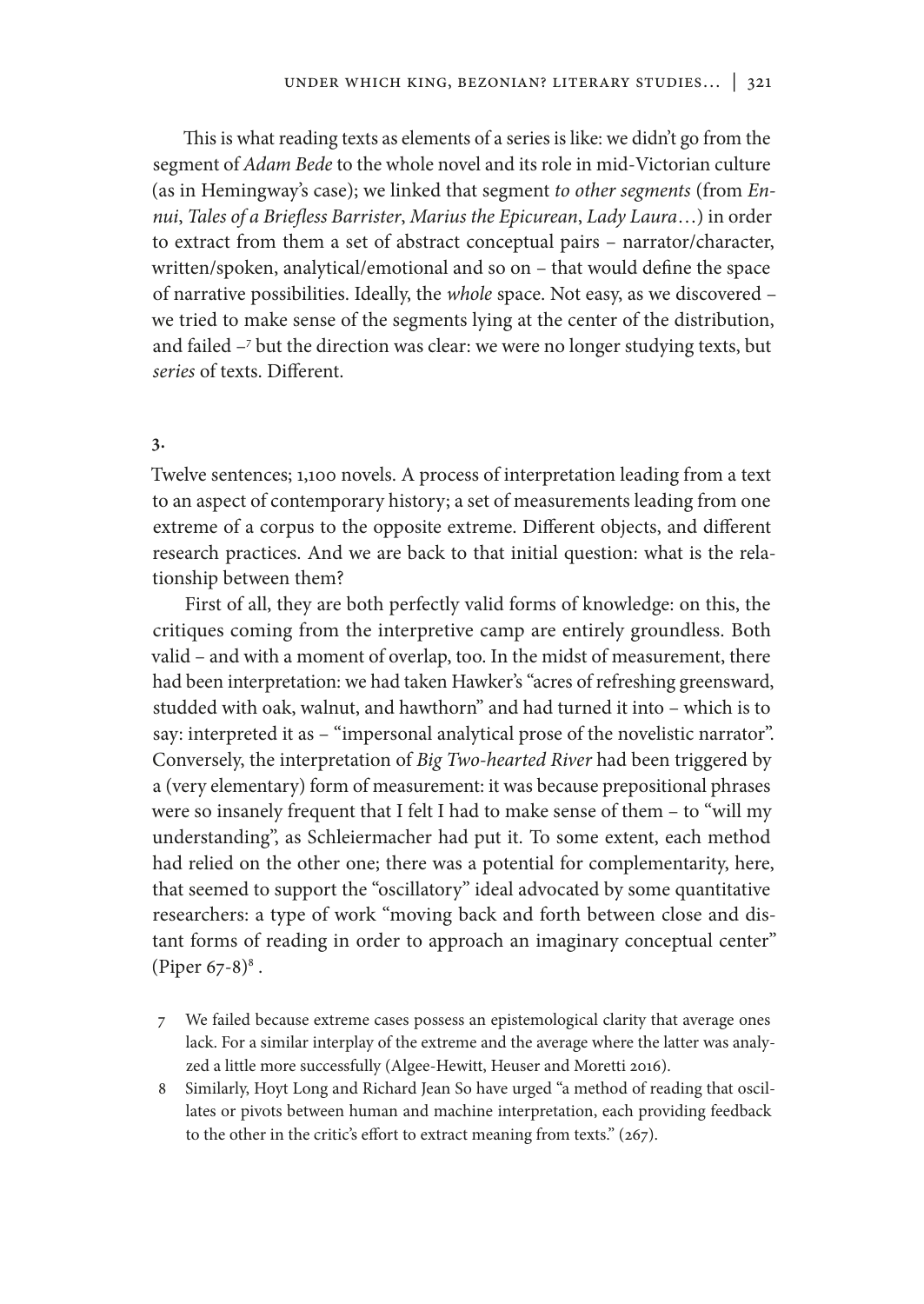#### 322 | Franco Moretti

Moving back and forth … Was that what had happened? True, I had counted up to twenty-five while working on Hemingway; but the really instructive detail was that this kindergarten achievement had felt like all the measurement I needed. Same for *Adam Bede*: that confession was an extraordinary passage for interpretation to work on; we did almost nothing with it, and yet, again, it felt like all the interpretation we needed. And we weren't wrong: it felt that way, because both studies entailed a very clear *hierarchy* between the two methods: measurement was the means and interpretation the end in the Hemingway study, and vice versa with the 1,100 novels. In one case, the aim was understanding how a story about trout-fishing could be so significant even for readers who didn't care at all about its subject; Hemingway's way of writing had to mean *something more* than just fishing, and when I saw all those prepositional phrases I focused on them thinking they might help explain that hidden "something". But I was trying to understand *the phrases*: that there were twenty-five of them, or eighteen, or thirty, made no difference at all<sup>9</sup>. Conversely with the interpretation of *Adam Bede*: we wanted to investigate variations in the lexical composition of the novelistic field, and those accursed hash signs were the perfect embodiment of our priorities; they showed repetitions right away, and that's what mattered; if they also made the words illegible, so be it – reading was not the point here. (So much so, that the next step in the published essay was a series of correlations of type-token ratio with abstract grammatical categories like verb forms and adjectives that got rid of text, reading and interpretation at once).

This is why it's important to see how a method concretely works: because it's in the sequence of "tactical" decisions – not counting prepositions any more, inserting hash signs, turning towards a historical event, exploring another area of the corpus … – that "strategic" research priorities take form. Priorities, and exclusions: in the sense that, in both studies, once the critical pendulum had started swinging in one direction, it never came back. There had been a moment of overlap between the two methods – and then it passed: with each new step, interpretation became more interpretive, and quantification more quantitative. There was no moving back and forth here.

Better: it made a difference that there were enough of them to become visible, as it's always been the case in stylistic criticism; exactly how many counted as "enough", remained vague. See, by contrast, the accuracy with which Sarah Allison and Marissa Gemma (283) established the link between the register of conversation in the *Longman Grammar of Spoken and Written English* (mean type-token ratio of 30%), and the 500 lower-ranked segments, where type-token ratio oscillated between 27 and 33%. In their reflection, the pathos of research was inextricable from a precision that would be unimaginable in the hermeneutic tradition.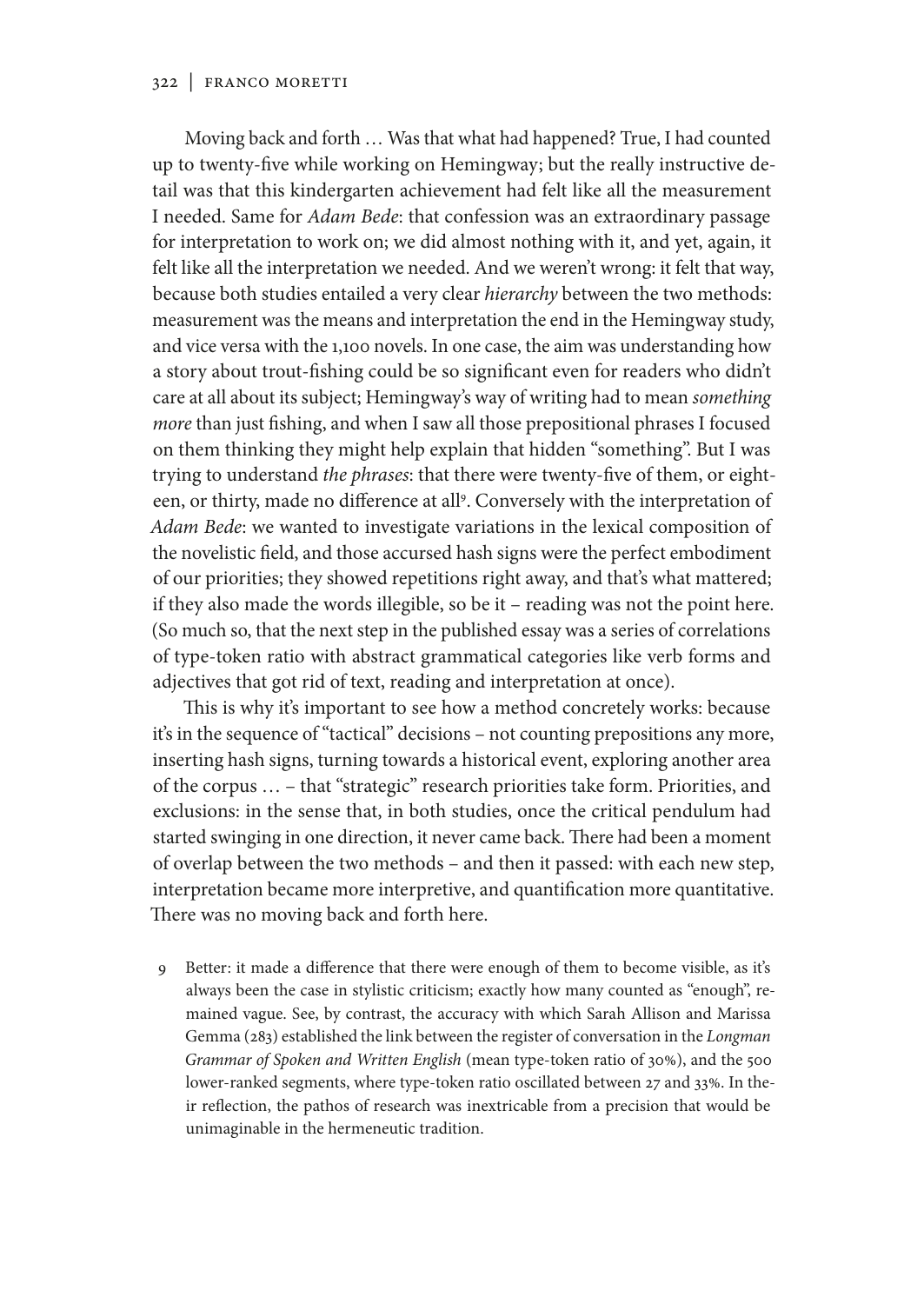But perhaps there could be? Those studies had a one-sided aim from the start: that's why they so drastically subordinated one method to the other. Couldn't one design a study in which they would both have the same weight?

I know of no such study, neither in literary history, nor in history *tout court*: where in fact the quantitative dominant of the *Annales* and the interpretive one of microhistory have remained steadfastly unreconciled for half a century. In principle, though, there is no reason why a balanced study shouldn't be possible. We can certainly interpret Eliot's sentences as thoroughly as Hemingway's, just as we can easily measure the frequency of prepositional phrases in all American short stories of the 1920s. Nothing prevents the two methods from working next to each other. Can they also work *for each other*? This is the real question. Can measurement lead to a kind of interpretation that would otherwise be unimaginable – and the other way around?

### **4.**

Certain features, writes Georges Canguilhem in his study of nineteenth-century medical epistemology, *The Normal and the Pathological* (1943-66), are termed normal insofar as they designate average characteristics, which are most frequently practically observable. But they are also termed normal because they enter ideally into that normative activity called therapeutics […] the normal state designates both the habitual state of the organs, and their ideal (Canguilhem 122-3, 126).

The normal as frequent-habitual-average, and the normal as ideal-normative: a single signifier, that opens onto two distinct semantic pathways. What relationship, between quantification and hermeneutics? This: they rotate on the same hinge, but in different directions: one, towards the frequent-average aspects of literary phenomena, and the other towards the normative ones. Normative, not in the ethical sense – that is seldom the point, especially in modern literature – but in that Panofsky had in mind when he spoke of art as "an objectifying conflict, aiming at definitive results, between a forming power and a material to be overcome" in Panofsky (339). *Bewältigen*: dealing with, mastering, remolding historical materials by applying the power – or force: *Kraft* – of aesthetic form. Here is where interpretation comes in; it takes those "definitive results", and tries as hard as it can *to undo the work of form*: proceeding backwards, from the text, through its technique, to the world and the "dissonance" that was being addressed. In this sense, interpretation is an understanding of literature that is always tempted to go *beyond literature*: like the essayist described in *Soul and Forms*, who pretends to be only discussing books but is actually "always talking about the ultimate questions of life".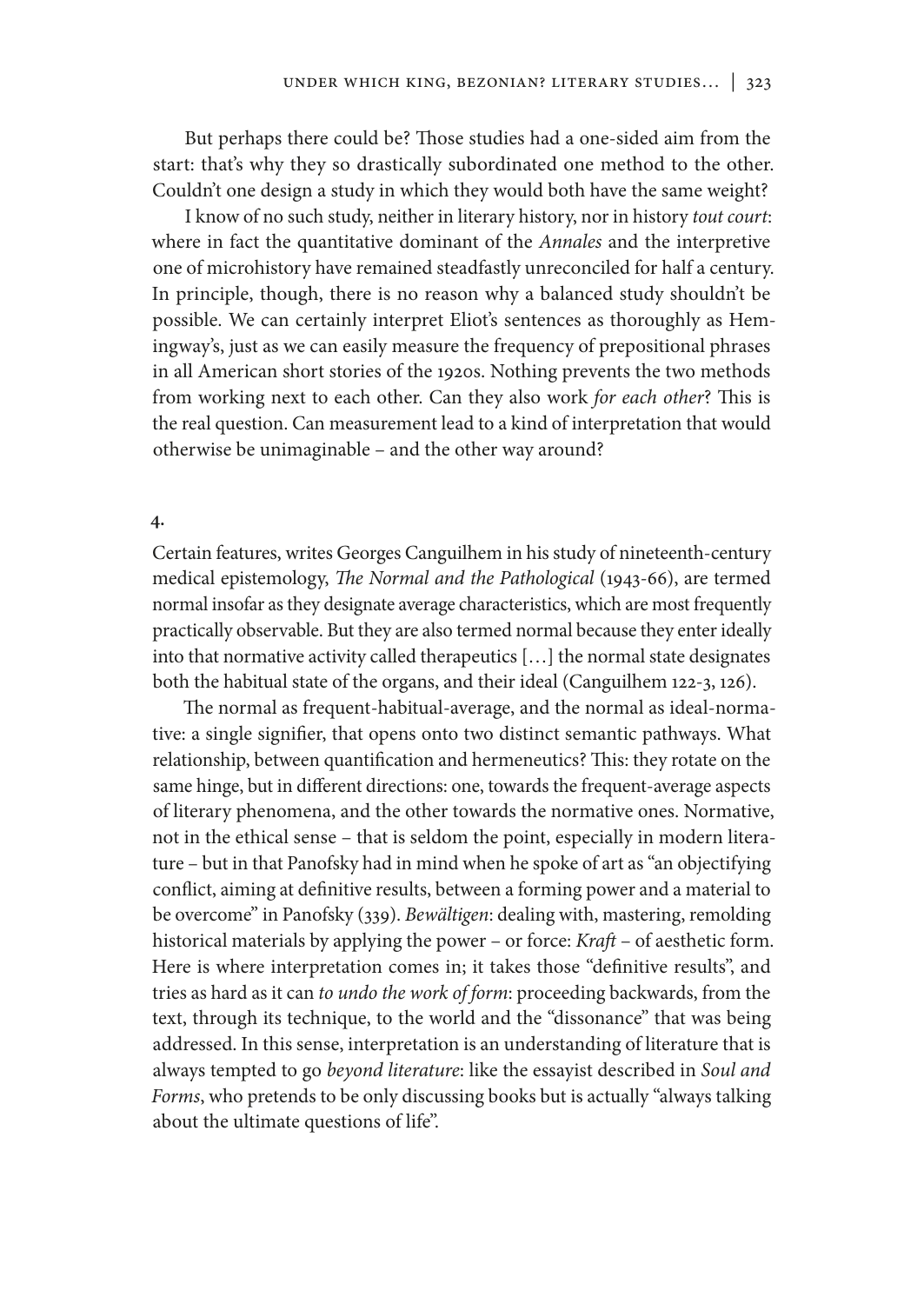### 324 | Franco Moretti

Not that interpretation goes always that far. But it can: whereas the quantitative approach cannot. With the single text that is the typical object of interpretive criticism, reverse-engineering its structure may suggest which of the countless aspects of historical reality we should focus on; morphology, acting as a catalyst for historical intuition<sup>10</sup>. With hundreds of texts - let alone more - this becomes implausible, and the "vertical" link between the text and the world is replaced by a "horizontal" one among texts that are all on the same plane. Hemingway's sentences had led me to the war; Eliot's segment, to other segments It's striking, how literature-bound the quantitative approach has turned out to be. There was so much to say, about Hetty's confession in *Adam Bede*; we said almost nothing, because the logic of measurement had shifted our gaze from the world-shaping power of form to the inner structure of the literary system. The *whole* system, in principle: not just those "generals of literature" – in the ironic words of the Russian Formalists – who have always been the heroes of interpretive activity. One dimension is lost, in the shift, from hermeneutics to quantification, and one dimension is gained: we still know almost nothing about literary systems – which is absurd – and those 1,100 dots of Figure 1 had been a small but real step in the right direction: the link they had established between a morphological feature and the historical fate of novels had been like laying down a couple of pieces in the gigantic puzzle of the literary field. A puzzle, let it be said, that the hermeneutic tradition, with all its creative intelligence, has never been curious about.

#### **5.**

Near the end of the second part of *Henry IV*, one of Falstaff 's companions, Pistol, arrives with news about the king. Shallow, a country justice, questions him:

> SHALLOW: Give me pardon, sir. If, sir, you come with news from the court, I take it there's but two ways, either to utter them, or to conceal them. I am, sir, under the King in some authority.

10 The list of major phenomena (let alone minor ones) that could count as "the world" for any work of literature is virtually infinite. For an American in Europe in the 1920s, it would indeed have included the trenches of World War I, but also a socialist revolution, cars and airplanes, a decade of unprecedented sexual freedom, civil wars, rationalist architecture, the radio, incredible experiments in painting and music, the beginning of hyper-inflation … A single form usually reacts only to a few of these phenomena, which interpretation may succeed in isolating; with a large corpus, however, formal mechanisms multiply in every direction, and the threads that lead from the world to the work become hopelessly tangled.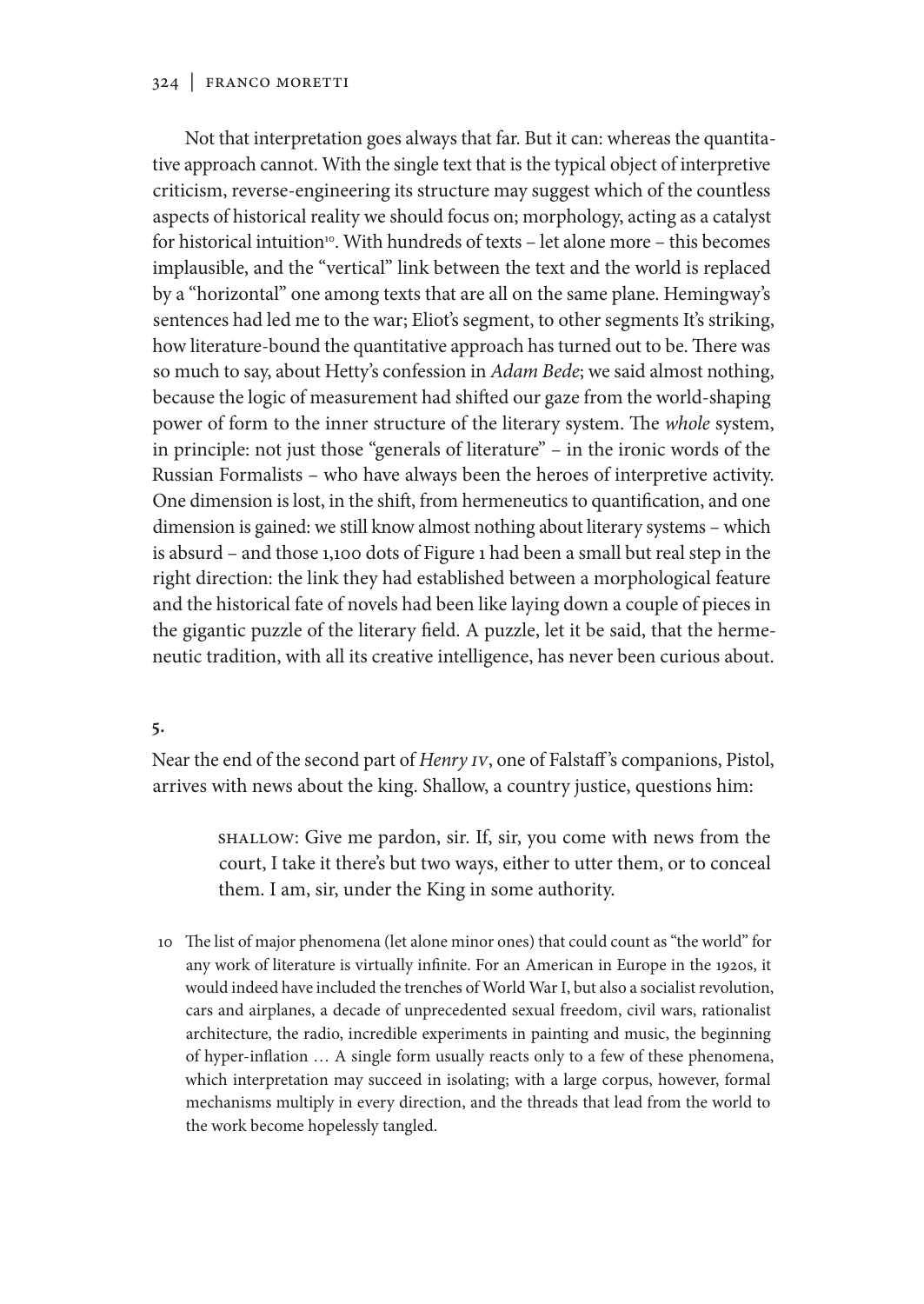PISTOL: Under which king, bezonian? Speak or die.

SHALLOW: Under king Harry.

PISTOL: Harry the Fourth, or Fifth?

There are no Harrys for now, and one doesn't have to choose once and for all between the kingdom of hermeneutics and that of quantification. But they are different, and so are their principles. They have a common starting point in the reality of form – as it should be, because form demarcates an aesthetic discipline like literary history from other branches of the human sciences. And yet, even this common ground seems only to highlight their contrast. Interpretation moves *between form and the world*, pursuing the broad socio-historical significance of literary works; quantification moves *between form and form*, trying to chart a reliable atlas of literature. For the first, form is *a process*: a transformation of the given world which can only be understood when it is met with suspicion, countered, and ultimately reversed. For the other, form is *a finished product*, to be measured with a cool head, and placed within a manysided system of relations. One leads towards history; the other, towards theory. Here, the pathos of struggle; there, that of discovery. Great passions, both. But too exclusive to join forces towards a common goal.

I had no idea I would reach this conclusion, when I started studying for this essay. Having worked now with one method and now with the other for quite a long time – but never together – I had been fantasizing about a book to come that would be a synthesis of sorts, and of which this essay could be a prefiguration. Then I started describing what I saw, and the fantasy vanished: no matter what the angle of observation was – the brief overlap between the two practices; the conceptual interplay of normative and frequent; the way of understanding form – the two methods were always drifting apart from each other.

So, let them drift. When paths diverge, some things become clearer; such, I hope, is the case for the logic behind interpretation and measurement described in these pages; a logic that needs neither mitigation nor diplomacy, but rather asks to be taken to its ultimate consequences. Needless to say, this is only my view of the matter; and someone else might find a way to achieve a good synthesis – tomorrow. Then, things will change. Right now, as Arnold Schönberg once said, we are in a situation in which the middle road is the only one that does not lead to Rome.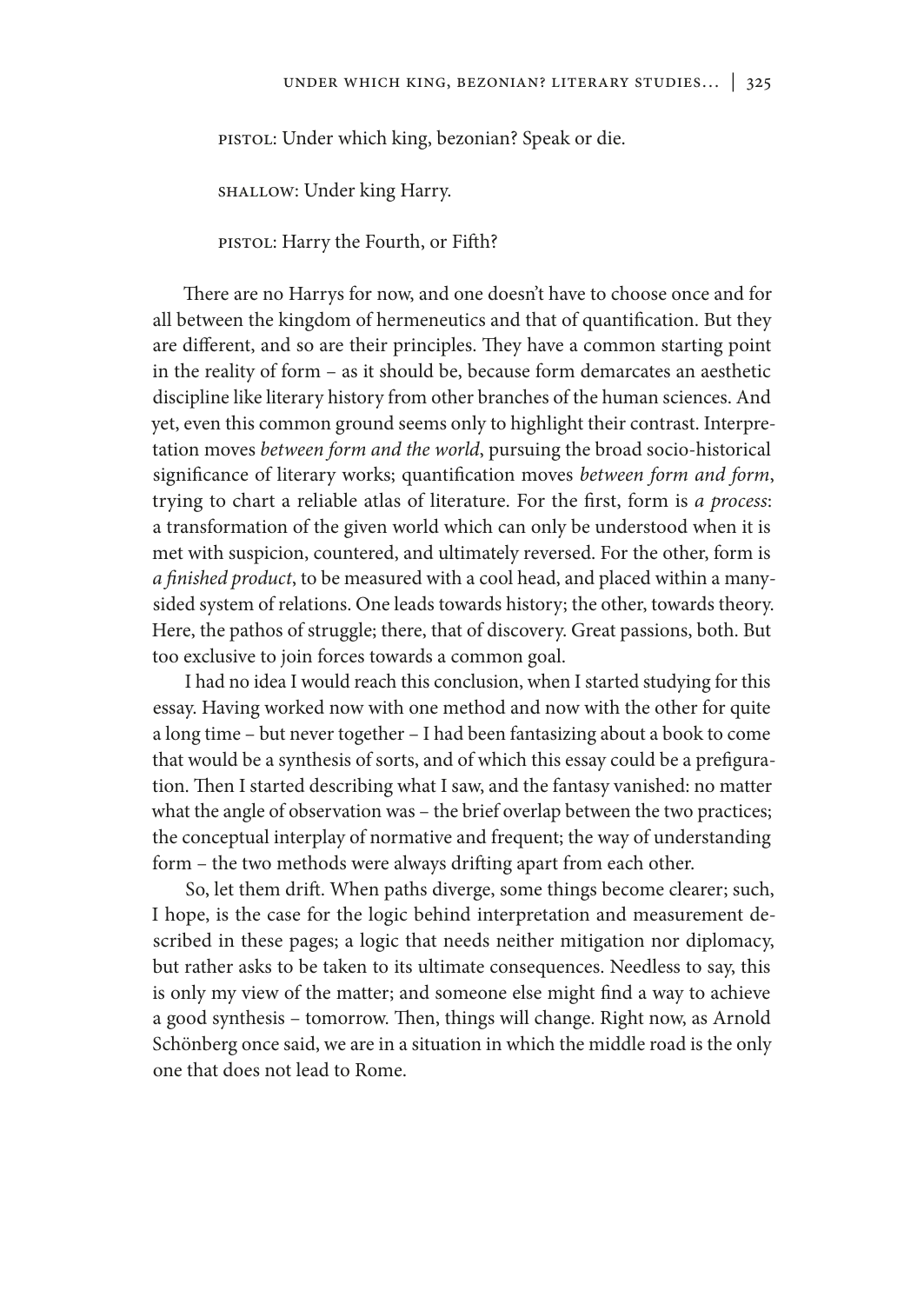## **| References**

Algee-Hewitt, Mark, Heuser, Ryan, Moretti, Franco. "On Paragraphs. Scale, Themes, and Narrative Form*", Literary Lab Pamphlet* 10, 2015.

Algee-Hewitt, Mark, Allison, Sarah, Gemma, Marissa, Heuser, Ryan, Moretti, Franco, Walser, Hannah. "Canon/ Archive. Large-scale Dynamics in the Literary Field"*, Literary Lab Pamphlet* 11, 2016.

Canguilhem, Georges. *The Normal and the Pathological*. New York: Zone Books, 1989. Pp. 122-3, 126.

Eiland, Howard, Jennings, Michael W., eds. "The Storyteller. Observations on the Works of Nikolai Leskov", *Benjamin Walter: Selected Writings*, vol. 3, 1935-1938. Cambridge: The Belknap, 2002. Pp. 143-166.

Hawker, Edward. *Arthur Montague, or an Only Son at Sea,* London: Saunders and Otley, 1850.

- Hemingway, Ernest. *The Nick Adams Stories*, Scribner, New York, 1981.
- Eliot, George. *Adam Bede*. New York: Harper & Brothers, 1859.

Leed, Eric J. *No man's land*. Cambridge: Cambridge University Press, 1981. Long, Hoyt, Jean So, Richard. "Literary Pattern Recognition: Modernism

between Close Reading and Machine Learning" *Critical Inquiry*, 42 (2). Pp. 235-267.

Moretti, Franco. "Operationalizing: or, the function of measurement in modern literary theory", *Literary Lab Pamphlet* 6, 2013.

- Moretti, Franco. "Literature, measured", *Literary Lab Pamphlet* 12*,* 2016.
- Moretti, Franco. "Patterns and Interpretation". *Literary Lab Pamphlet* 15, 2017.

Moretti, Franco. *Far Country. Scenes from American Culture*. New York City, NY: Farrar, Straus and Giroux, 2019.

Moretti, Franco, Sobchuk, Oleg. Hidden in Plain Sight: Data Visualization in the Humanities. *New Left Review*, 2019. Pp. 86-115, 118.

Moretti, Franco, Algee-Hewitt, Mark, Allsion, Sarah, Gemma, Marisa, Heuser, Ryan, Jockers, Matthew, Katsma, Holst, Le-Khac, Long, Pestre, Dominique, Steiner, Erik, Tevel, Amir, Walser, Hannah, Witmore, Michael, Yamboliev, Irena. *Canon/Archive. Studies in Quantitative Formalism from the Stanford Literary Lab.* New York: n+1, 2017.

Panovsky, 2Erwin. "Der Begriff des Kunstwollens", *Zeitschrift für Ästhetik und allgemeine Kunstwissenschaft*, XIV, (1920). Pp.321-339.

Piper, Andrew. "Novel Devotions: Conversional Reading, Computational Modeling, and the Modern Novel", *New Literary History*, 46 (2015). Pp. 67-8.

Pomian, Krzysztof. "L'histoire des structures". Ed. by Jacques Le Goff, Roger Chartier, Jacques Revel. *La nouvelle histoire,* Paris, 1978. Pp. 536, 543-4.

Ryle, Gilbert. *The concept of mind*. Chicago: University of Chicago Press, 1949.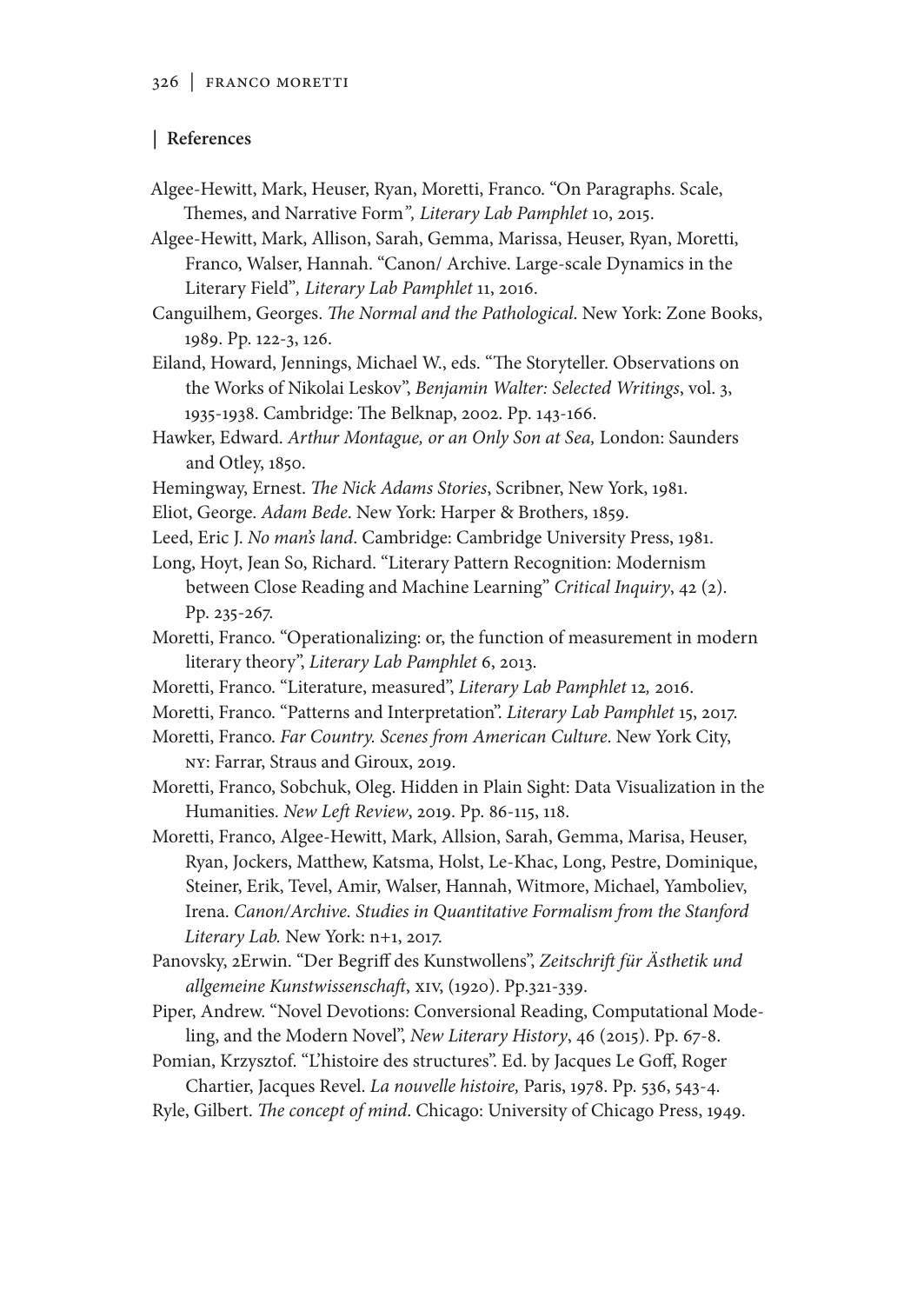- Schleiermacher, Friedrich. Compendium of 1819. Ed. by. Kimmerle, Heinz. *Hermeneutics: the handwritten manuscripts.* Missoula, Montana: Scholars Press, 1977. Pp. 109-10.
- Shakespeare, William. *Henryk IV*. Translated by Stanisław Barańczak. Kraków: Wydawnictwo Znak, 2013.

Shklovsky, Viktor. *Theory of Prose 1925-29*. Dalkey Press: Elmwood Park, IL, 1991.

Szondi, Peter. *Introduction to literary hermeneutics.* Cambridge: Cambridge University Press, 1995.

Wölfflin, Heinrich. *Principles of art history: The problem of developing style in later art.* Transl. by M.D. Hottinger. London: George Bell, 1915.

## **| Abstrakt**

# FRANCO MORETTI **Którego króla, ignorancie?11 Badania literackie pomiędzy hermeneutyką a kwantyfikacją**

Jaka jest relacja między ilościową historią literatury ostatnich dwudziestu lat a starszą tradycją hermeneutyczną? Odpowiedzi na to pytanie wydają się dwojakie: dla wielu przedstawicieli obozu interpretacyjnego, nie da się pogodzić tych dwóch podejść, a nowsze podejście ma bardzo małą wartość krytyczną jeśli w ogóle można mówić o wartości w tym wypadku. Z kolei dla większości badaczy ilościowych są one całkowicie zgodne i w zasadzie wzajemnie się uzupełniają. W niniejszym tekście przedstawię trzecią możliwość, która krok po kroku wyprowadzona zostanie z porównania sposobu funkcjonowania obydwu strategii. Mam tu na myśli dosłownie sposób funkcjonowania; oparty na przekonaniu, że praktyki – czyli to, czego uczymy się poprzez wykonywanie, z zawodowego przyzwyczajenia i często bez pełnej świadomości tego, co robimy – często mają większe implikacje teoretyczne niż same stwierdzenia teoretyczne. Innymi słowy: ważniejsze jest zrozumienie tego, jak funkcjonuje paradygmat badawczy, niż określenie tego, jak powinien on funkcjonować. Taki jest plan niniejszego artykułu.

**Słowa kluczowe:** ilościowa historia literatury, tradycja hermeneutyczna, literatura porównawcza, paradygmaty badawcze

11 Przetłumaczone z *Henryka IV* przez Stanisława Barańczaka (Shakespeare 1299).